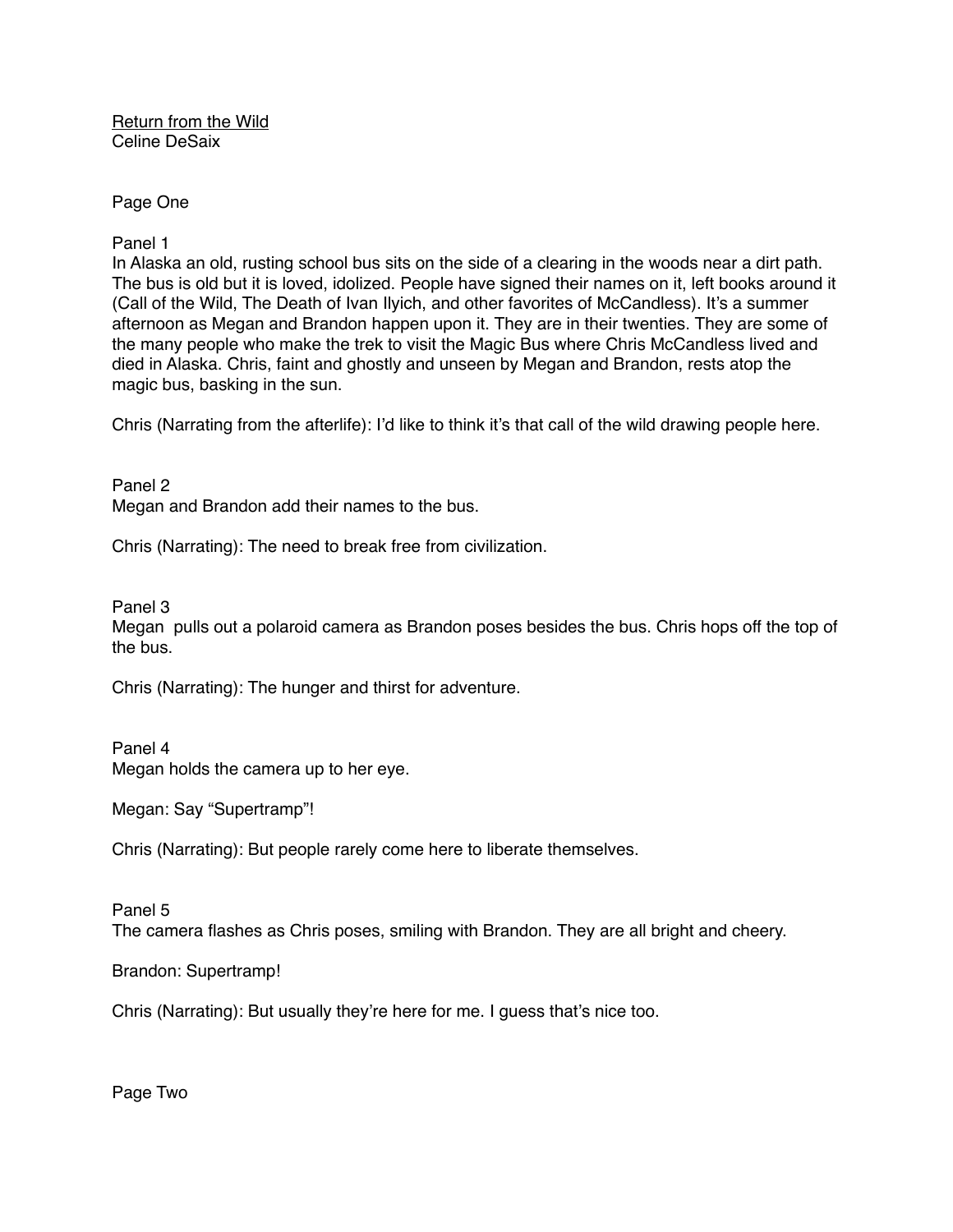Panel 1

Flashback of Chris fording the knee high Teklanika. It's Spring 1992 and the river is calm as Chris trudges through it with a staff in his hand and backpack on.

Chris (Narrating): The river wasn't too bad when I first crossed it.

## Panel 2

Back into 2018 as Meg and Brandon cross the same river but on a Summer morning. The water is higher and the current is faster as they use a rope someone else has set up that had gone from bank to bank. They've tied themselves to it.

Brandon: Watch your footing!

Chris (Narrating): The currents are stronger in the summer. The water is higher.

## Panel 3

Chris finding the Magic Bus, the joy and relief in his eyes as he sees what will be his home for this journey. The bus is old and rusting here too but it doesn't have any of the marks of pilgrimages. It's just old and abandoned.

Chris (Narrating): Finding the bus was a good day.

Panel 4

Megan and Brandon get on the bus, poking around and opening books. They're happy. Chris watches them, smiling a little but there's still a sense of loneliness about him.

Panel 5

Summer 1992, Chris standing before the wild,rushing river. He looks skinny and totally unprepared. He knows he cannot cross it.

Chris: Oh no.

## Panel 6

Megan and Brandon are back at the river, ready to go back. The river looks more daunting than before.

Chris (Narrating): There is no going back the way you came.

Page Three

Panel 1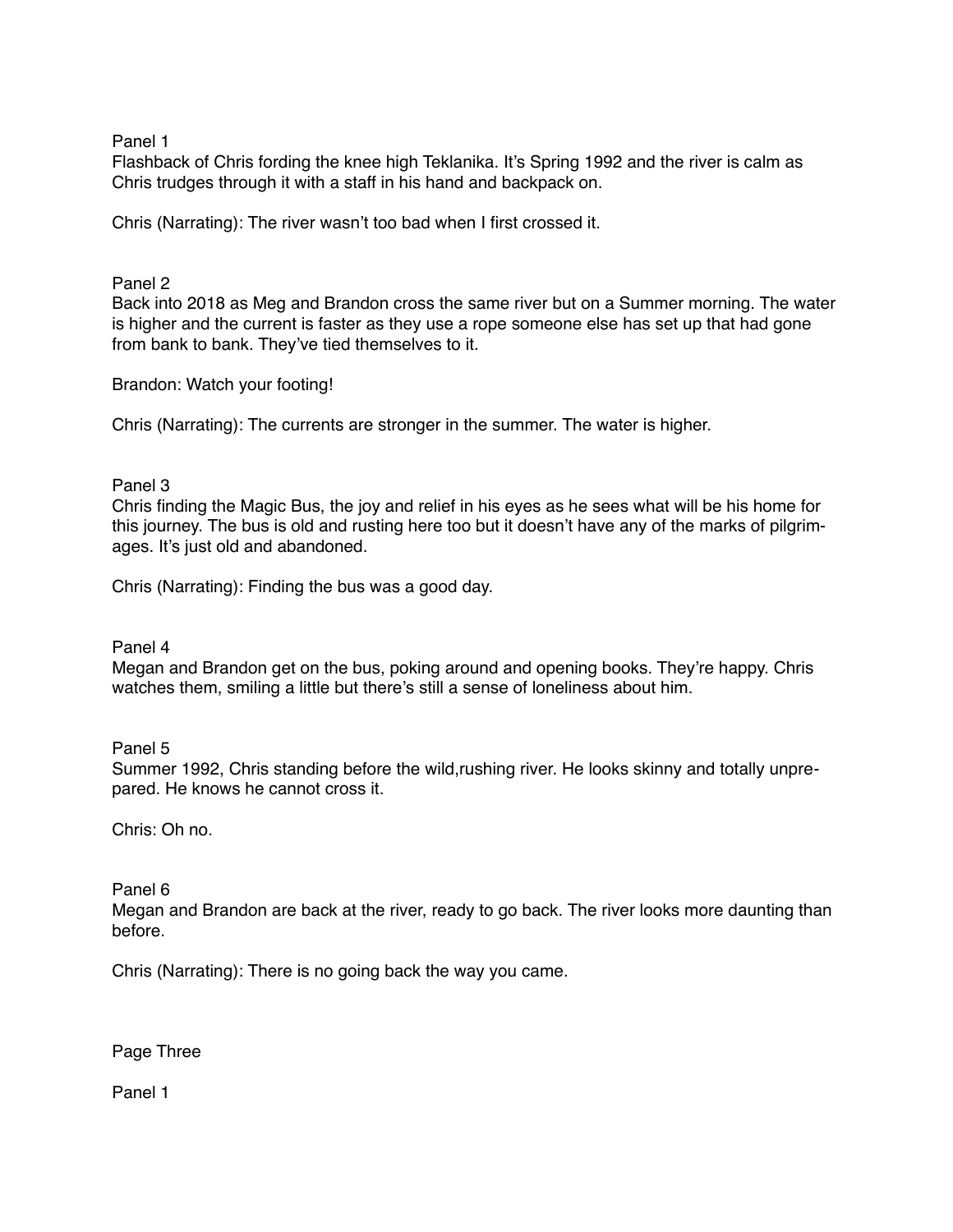It's later in the afternoon as Megan and Brandon begin tying themselves to the rope again, preparing themselves to make the journey back.

Panel 2

They begin wading into the furious water, holding onto the rope tightly. They don't look as carefree.

Panel 3

Under the water we see Megan place her foot incorrectly, wedged between two rocks.

Panel 4

Megan trips and starts to slip under the water. She screams.

Panel 5

Since they are tied together her fall drags Brandon down with her. He's flailing and screaming as well.

## Panel 6

Under the water Megan struggles with the rope. Her eyes are panicked as she's drowning. Brandon is also panicking and struggling but he's trying to hold his breath.

Panel 7 Brandon pulls out a knife from his pocket, clutching it tightly in his hand.

Panel 8 But it's not enough as the current rips it away from his hand.

Page Four

Panel 1

The sun is lower now as Chris sits on his empty bus. The warmth and happiness from the day is gone. He sits holding his knees to his chest. He's sad and looks like he knows that Megan and Brandon are dead.

Chris (narration): They left their photo here.

Panel 2 Chris phases through the top of the bus and into the interior.